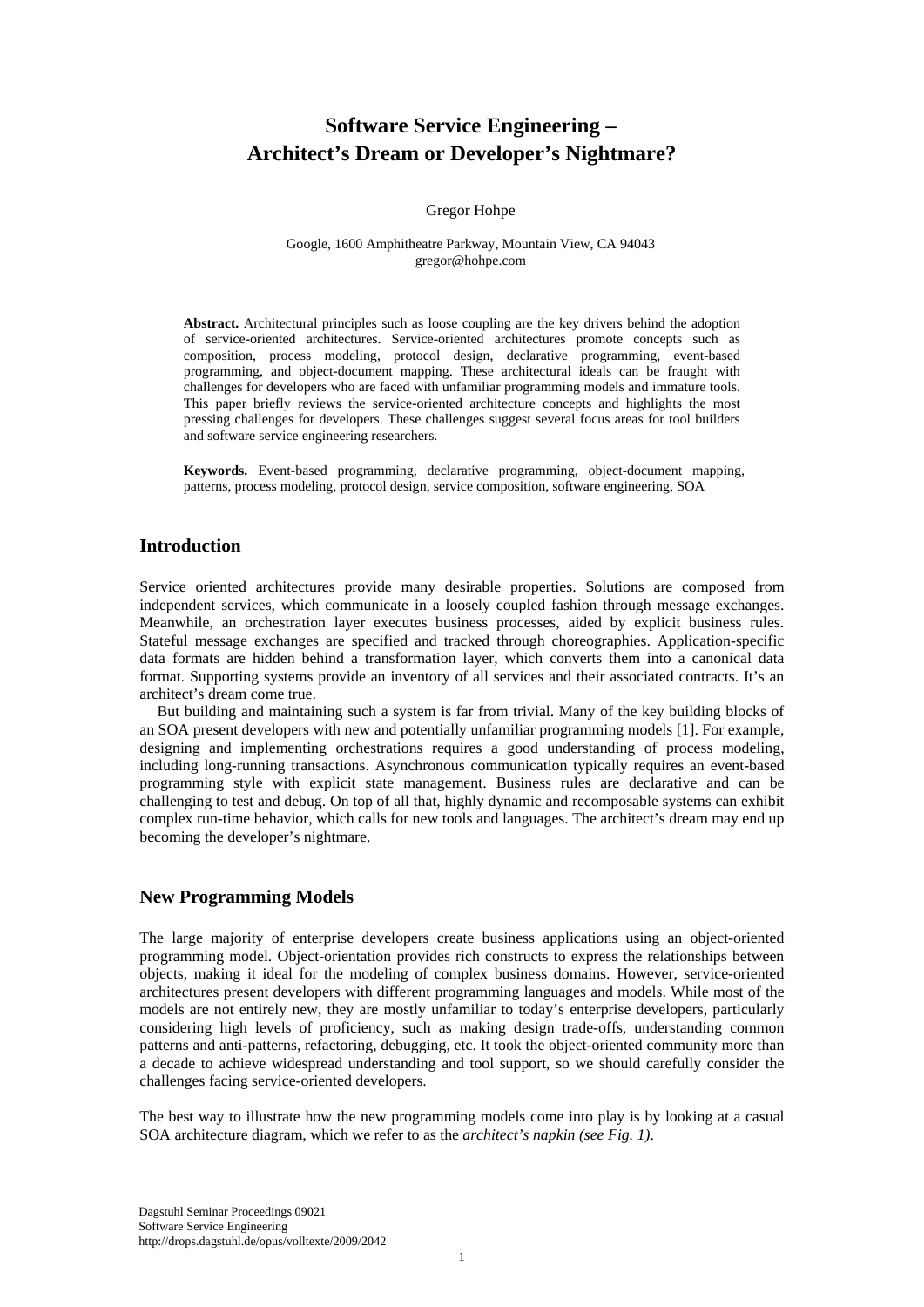

**Monitoring & Management** 

**Fig. 1.** Architectural building blocks and programming models in software service engineering

Let's briefly examine each of the programming models and its implications.

#### **Composition**

Service-oriented solutions are *composed* from individual services. This aspect of SOA is often not considered programming because it is usually concealed behind configuration files or visual editors [2]. However, this design activity is based on a programming model derived from the Pipes-and-Filters architectural style. Just like "normal" programming, composition requires coding, testing, and debugging.

#### **Process Modeling**

The separation of executable processes from the supporting functional assets (i.e. services) is one of the major benefits of SOA. In too many business environments, vital business logic is scattered across a mix of packaged and bespoke applications, with process state being stored in some application's database field or memory. Extracting this logic into a separate layer makes the processes visible and maintainable.

However, the vocabulary of process models is quite different from object-oriented programming: processes are composed of activities, branches, and synchronization points, process instances are identified through correlation sets, and state is persisted through checkpoints. Because processes are long-running, they have to manage consistency explicitly, e.g. through compensating actions, instead relying on ACID transactions. Process models also tend to have a large space state, which can make testing difficult.

#### **Protocol Design**

Many services engage in stateful conversations, especially in a business-to-business scenario. Also, even simple exchanges can become stateful as soon as they have to account for retries or time-out conditions. The state of such a conversation is often tracked inside a process model, but such a process model only represents a single participant's view of the conversation as opposed to the global state of the conversation. This discrepancy has been the source of a lengthy debate over choreography vs. orchestration. Suffice it to say that designing conversations can be at least as complex as designing a process: you have to account for the state of multiple independent participants, avoid deadlock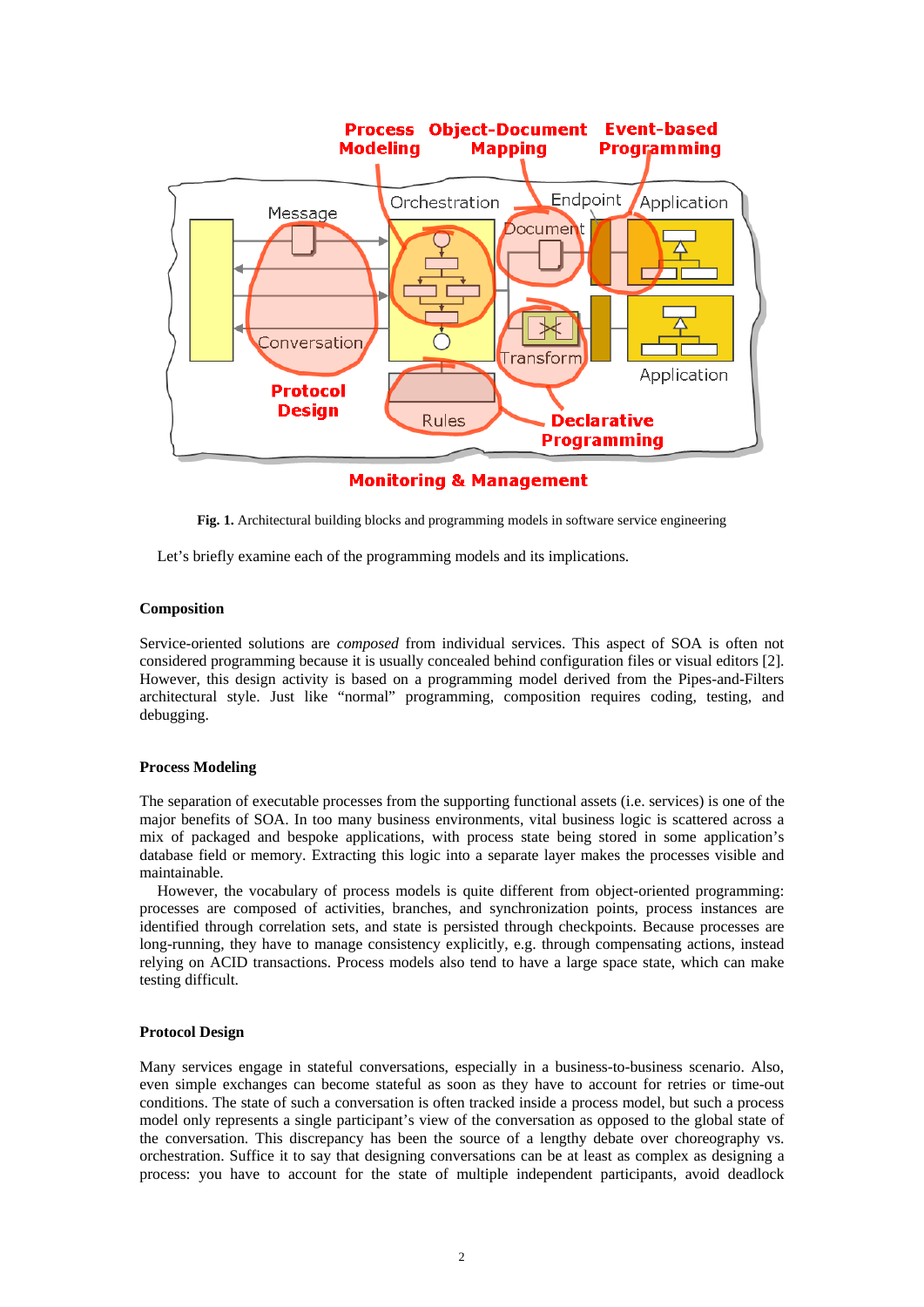situations, etc. Designing conversations resembles protocol design, which is widely known as nontrivial and again unfamiliar to most enterprise developers.

#### **Declarative Programming**

The transformation and rules engines employed in service-oriented architecture, rely on a declarative style as opposed to the sequential-procedural style most developers are comfortable with. For example, many transformation tools are based on the XSLT<sup>1</sup> language, which matches incoming documents against templates and applies the corresponding transformation rules. Similarly, rules engines match incoming data against a set of declared business rules. Because the execution order of these declarative programs is not specified inside the code, but is determined at run-time, testing and debugging tend to be more difficult. In general, declarative solutions are elegant to read, difficult to program, and incredibly hard to debug.

#### **Event-based Programming**

Services communicate through messages, which are often the result of business events, such as an incoming order or a low inventory alert. Programs react to incoming events as they occur, without assuming a particular execution order. Again, this style of development is quite different from traditional application development, which allows developers to control what happens when and in what order. This also means programming without the assistance of a call stack, which relies on linear execution flow through synchronous method calls and local variables. Instead, the programmer has to manage continuations and state explicitly. Many orchestration engines aid in the development of eventbased processes, but the developers are still required to grasp concepts like correlation, sagas, etc.

#### **Object-Document Mapping**

Messages exchanged between services contain documents. Documents are subtly, but significantly different from objects. An object-oriented system typically benefits from the interplay between finegrained, highly interconnected object instances that reference each other with object references (or pointers). Document-centric interfaces represent documents, not behavior, in tree-like structures. As documents have to be passed around multiple systems, managing references can be difficult and cumbersome. As a result, documents tend to be more coarse-grained to aid in encapsulation between components and to reduce network "chattiness". Documents also have no inherent notion of inheritance or polymorphism. While these discrepancies are subtle, they resemble the impedance mismatch between objects and relation databases. O-R mapping has been an active topic for more than a decade.

### **Behold the Run-time**

On top of these programming models, service-oriented solutions tend to have a more dynamic runtime than traditional systems: new services are provisioned, while other service retire, popular services may be spread across multiple instances, load balancing may come into play, and existing services may be proxied to satisfy new requirements. Service level agreements have to be monitored while vital metrics such as latency and throughput should trigger alerts if they fall outside acceptable ranges. Rulebased systems route such alerts to an appropriate party.

While many of these functions are a routine part of IT operations, the finer granularity and higher dynamicity of service-oriented solutions transports these topics into the realm of developers. They come with a new set of tools, again with new languages and programming models.

 <sup>1</sup> eXtensible Stylesheet Language Transformation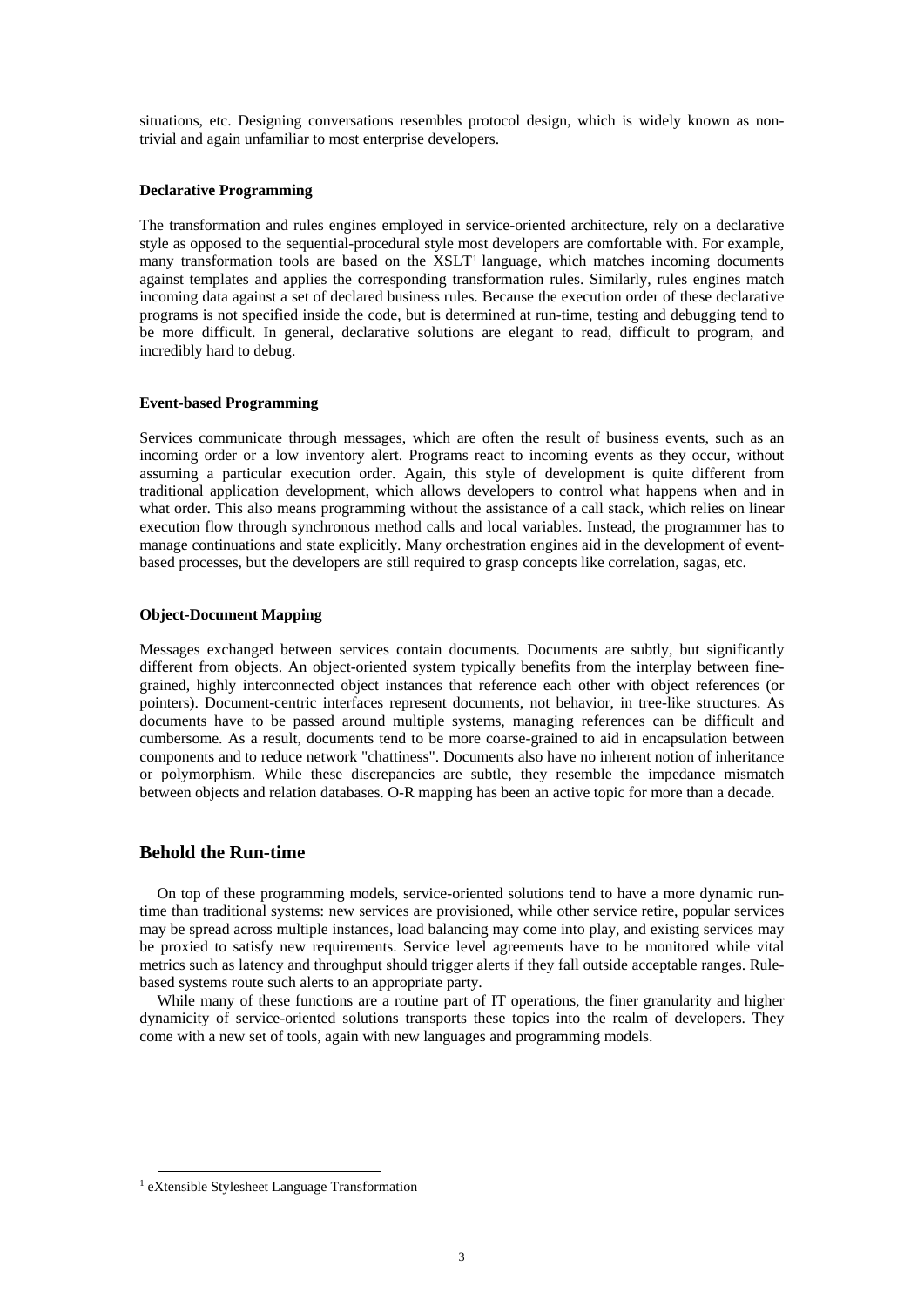### **Explicit better than Implicit**

Do these concerns mean that you should avoid service-oriented solutions? Certainly not. They highlight two important facts, though: that transitioning from informal diagrams to implementation is likely more difficult and time-consuming than it may initially appear. Second, it will take some time (as in years) for common best practices to be established and widely understood.

One of the key benefits of SOA is that it makes implicit concepts explicit. For example, SOA relies on an explicit orchestration layer to represent business processes as opposed to a mix of business logic and private state. While designing, debugging, and testing such processes is far from trivial, having the processes scattered throughout application code and stored procedures is certainly worse. In the latter scenario, the processes are most likely completely untested because no one really understands what they are or where they are implemented.

### **Tooling Support Still Weak**

SOA and ESB vendors like to point at their tool suites as the solution to the developer's conundrum. However, these tools often provide only a thin veneer over the programming models highlighted above. While tools can certainly increase developers' productivity by shielding them from technical and syntactic details, such as WSDL documents, they still require developers to understand the underlying model. A developer composing orchestrations using a visual tool still needs to deal with correlation sets, compensating actions, and sagas. Various attempts to hide the underlying model completely have so far mostly led to overly rigid and limiting development environments. Instead of trying to dumb down development, we should look for tools that embrace the programming model and make developers more productive, much like modern Java or C# IDE's embrace the object-oriented model and equip the developer with powerful tools such as refactoring and real-time code analysis.

These tools also need to support an iterative and incremental development cycle. Features like copy and paste, refactoring, step-by-step debugging, and integration with source code repositories are just a few of the required features. Ideally, the tools also support widely adopted techniques such as testdriven development, red-green-refactor cycles, and the like.

In these aspects, many SOA tools are still fairly limited. For example, when we worked with a popular orchestration designer, our "best practice" was to write each orchestration twice. First we would iterate until we obtained the desired behavior, then we would start all over, creating a clean implementation from scratch. This approach was more efficient than trying to clean up the first version.

### **Patterns**

Design patterns have been instrumental in exposing developers to the subtle design trade-offs presented by object-oriented systems. But these patterns have limited applicability to the design challenges inherent in service-oriented solutions because the underlying programming models differ [3]. We will need new pattern languages to capture and distribute developer's knowledge in building such systems. These languages can be developed only over time, as the collective understanding in building such systems gradually solidifies.

### **Conclusion**

Service-oriented architectures have demonstrated that they are the right answer to today's rapidly evolving and interconnected business environments. However, software service engineering involves a lot more than architecture diagrams, presenting developers with unfamiliar programming models and design trade-offs. We have to take this into account when estimating the effort to build SOA solutions and when identifying risks. After all, software schedules tend to slip one debugging cycle at a time.